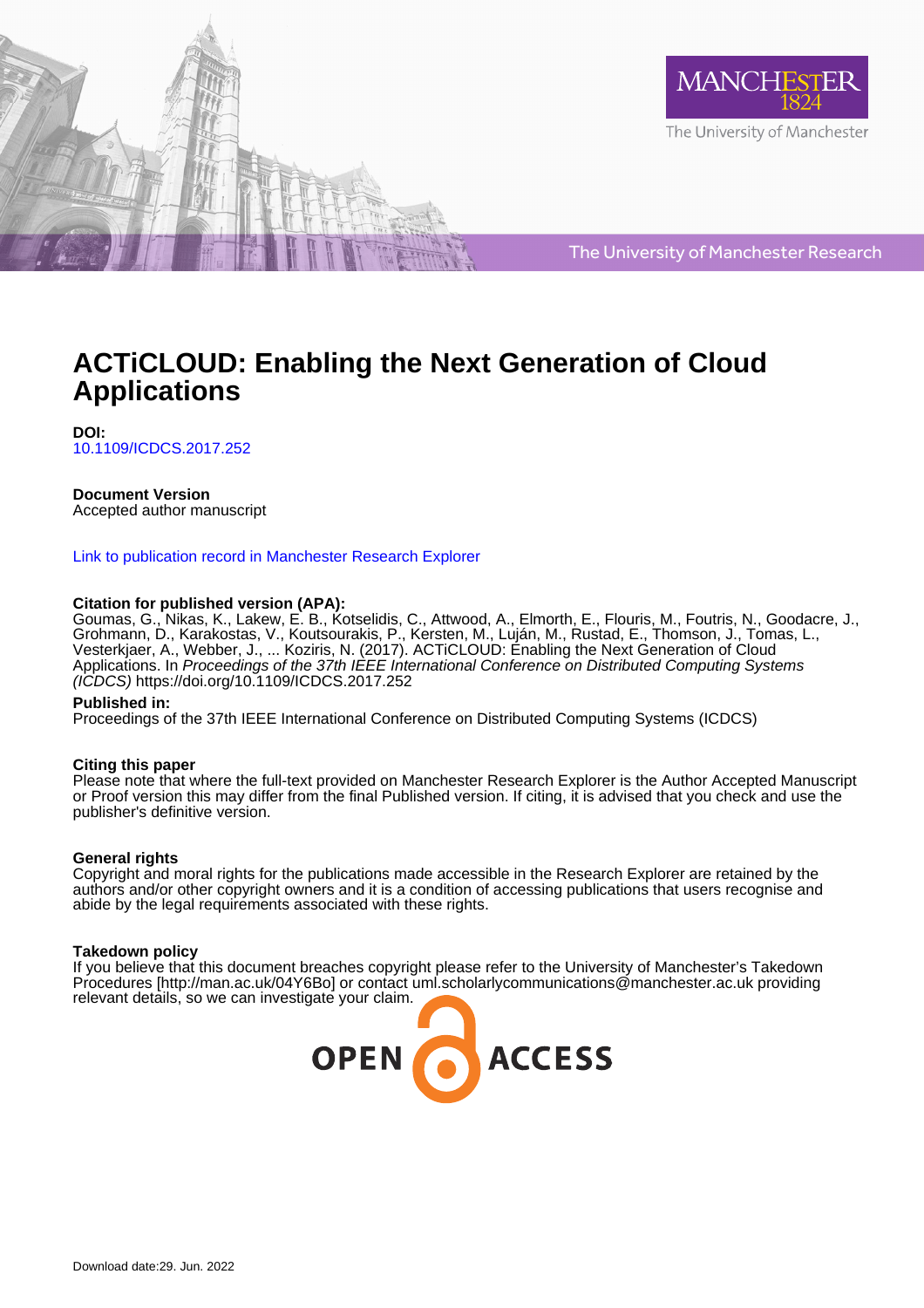# ACTiCLOUD: Enabling the Next Generation of Cloud Applications

Georgios Goumas<sup>1</sup>, Konstantinos Nikas<sup>1</sup>, Ewnetu Bayuh Lakew<sup>8</sup>, Christos Kotselidis<sup>5</sup>, Andrew Attwood<sup>3</sup>, Erik Elmroth<sup>8</sup>,

Michail Flouris<sup>4</sup>, Nikos Foutris<sup>5</sup>, John Goodacre<sup>3</sup>, Davide Grohmann<sup>7</sup>, Vasileios Karakostas<sup>1</sup>,

Panagiotis Koutsourakis<sup>6</sup>, Martin Kersten<sup>6</sup>, Mikel Lujàn<sup>5</sup>, Einar Rustad<sup>2</sup>, John Thomson<sup>4</sup>,

Luis Tomás<sup>8\*</sup>, Atle Vesterkjaer<sup>2</sup>, Jim Webber<sup>7</sup>, Ying Zhang<sup>6</sup>, Nectarios Koziris<sup>1</sup>

*1 ICCS, National Technical University of Athens <sup>2</sup>Numascale <sup>3</sup>Kaleao <sup>4</sup>OnApp <sup>5</sup>The University of Manchester <sup>6</sup>MonetDB Solutions <sup>7</sup>Neo Technology <sup>8</sup>Dept. of Computing Science, Umeå University*

*Abstract*—Despite their proliferation as a dominant computing paradigm, cloud computing systems lack effective mechanisms to manage their vast amounts of resources efficiently. Resources are stranded and fragmented, ultimately limiting cloud systems' applicability to large classes of critical applications that pose non-moderate resource demands. Eliminating current technological barriers of actual fluidity and scalability of cloud resources is essential to strengthen cloud computing's role as a critical cornerstone for the digital economy.

ACTiCLOUD proposes a novel cloud architecture that breaks the existing scale-up and share-nothing barriers and enables the holistic management of physical resources both at the local cloud site and at distributed levels. Specifically, it makes advancements in the cloud resource management stacks by extending state-of-the-art hypervisor technology beyond the physical server boundary and localized cloud management system to provide a holistic resource management within a rack, within a site, and across distributed cloud sites. On top of this, ACTiCLOUD will adapt and optimize system libraries and runtimes (e.g., JVM) as well as ACTiCLOUD-native applications, which are extremely demanding, and critical classes of applications that currently face severe difficulties in matching their resource requirements to state-of-the-art cloud offerings.

*Keywords*-cloud computing, resource management, inmemory databases, resource disaggregation, scale-up, rackscale hypervisor

#### I. INTRODUCTION

Since its emergence, cloud computing has become a dominant computing model enabling cost-effective and flexible access to a wide pool of resources. Large classes of applications, such as web services, big data analytics, distributed applications for social networking, storage and various other home and business applications, have been smoothly integrated into cloud services, leading to a rapid growth of the cloud market, expected to continue in the foreseeable future. To accommodate these demands and minimize the risk of losing the constantly increasing flow of customers, Cloud Service Providers (CSPs) have been relying on the continuous expansion of their IT facilities while employing simplistic policies to manage resources.

This approach though appears to be unsustainable for the next generation of mature cloud computing systems. The aggregation of IT infrastructures in large CSPs reduces the infrastructure and administration costs for small organizations and is more resource efficient due to economies of scale. However, it is the responsibility of the CSPs to properly manage these vast pools of resources.

Unfortunately, numerous studies have shown that CSPs fail to utilize the available resources efficiently, with their utilization ranging from 10% to 50% [1]–[7] for a number of reasons. First of all, the *"share-nothing"* PC system architecture used in data centers today, confines resource allocation to the physical bounds of servers, failing to express the fluidity of system resources that is inherent to the cloud paradigm, thus leading to resource *stranding* and *fragmentation*. Second, to guarantee availability during short time frames of peak demands and adhere to Service-Level Agreements (SLAs), CSPs compromise with severe *underutilization* of resources during non-peak periods [1]. Finally, both fragmentation and underutilization are exacerbated by the unpredictability and variability of workloads, as well as the lack of effective workload consolidation policies that would take into account resource availability, application demands and Quality of Service (QoS) levels [8]–[10].

On the application side, cloud computing has successfully encompassed applications that are either resource conservative or capable of requesting resources in the *"scale-out"* fashion, i.e., they can be easily decomposed to large numbers of loosely connected entities adhering to the *"sharenothing"* paradigm [10]. However, large classes of important applications are resource hungry and do not scale out gracefully for simplicity, correctness, programmability, and costeffectiveness reasons. These applications are characterized as *"scale-up"*, since they need to execute on a single server under the *"share-anything"* paradigm. As such, they are typically executed on costly customized infrastructures under private administration and cannot take advantage of the cost-effectiveness and flexibility of the cloud [11].

To accommodate such classes of applications, ICT industries and research communities have started to realize new

<sup>∗</sup>Currently working at Red Hat.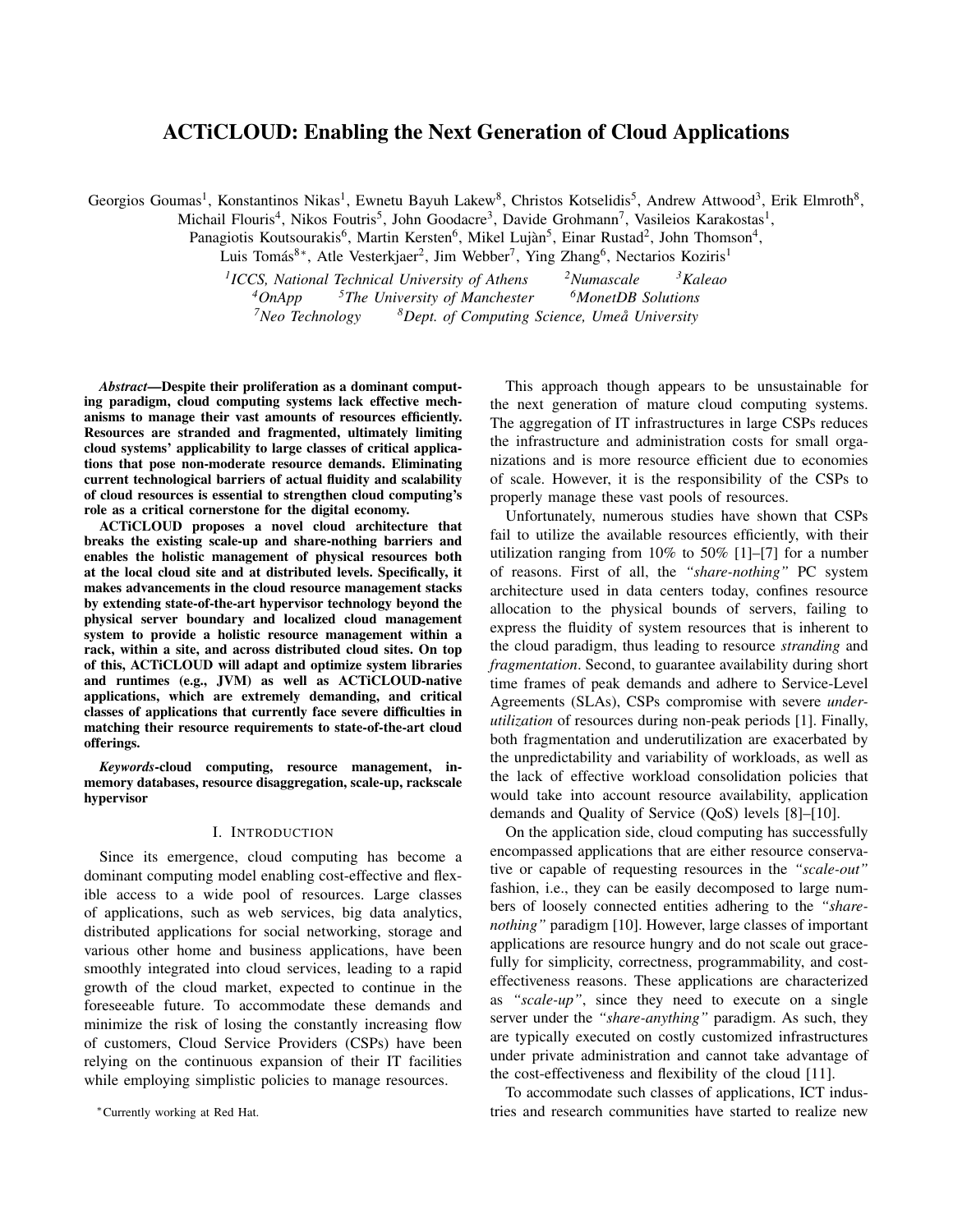data center architectures that rely on the principles of hardware disaggregation and programmable infrastructure [12]– [16]. To efficiently manage though such disaggregated pool of resources, the current generation of cloud management hypervisors, scheduling algorithms, system libraries, and applications needs to be rethought and redesigned.

ACTiCloud proposes a novel cloud architecture that breaks the existing scale-up and share-nothing barriers and enables the holistic management of physical resources both at the local cloud site and at the distributed levels, targeting drastically improved utilization and scalability of resources. Our distributed, hyper-converged, "share-anything", resource scale-up and scale-out cloud platform will broaden the applicability of cloud technology across markets through richer and more cost effective deployments. This is achieved through redesign and enhancement of the entire cloud stack, including the hypervisor, the cloud manager, system libraries, language runtimes, and applications with a novel and holistic set of mechanisms and policies.

The remainder of the paper is structured as follows: Section II motivates the need for a novel cloud management architecture. Section III gives a high-level overview of the proposed architecture, while Section IV describes in detail the main ACTiCLOUD components. Section V presents the optimizations and adaptations needed from system libraries and applications to take advantage of the various features in an ACTiCLOUD-enabled infrastructure. Section VI presents the related work and current advancements in the area. Finally, Section VII summarizes the paper.

#### II. MOTIVATION AND APPROACH

Data-intensive applications are resource hungry and do not scale out gracefully for simplicity, consistency, correctness, programmability, and cost-effectiveness reasons. This class comprises numerous applications that are mainly database-driven. The rise of technologies such as columnstores [17]–[20]), NoSQL [21]–[25], and NewSQL [26]– [28] in the last decade, has caused a major paradigm shift in modern database systems [29]–[31], both in the use of hardware and in the developed software.

Traditionally, database systems assume that data primarily reside on disks, and data pages are frequently brought into or out of the main memory for processing. Therefore, one of the main focuses of those systems has been to minimize the disk I/Os. However, enabled by the price decrease of main memory, and to meet the demand of the rapid growth in the amount of data and computations to handle, both existing (e.g., traditional relational databases) and emerging (e.g., column stores, NoSQL, and NewSQL) database systems have shifted their focus to in-memory processing. In this setting, a database system is heavily tuned to work most efficiently with data that are already in the main memory. As long as all processing data are kept in memory, disk I/O is a secondary or even a non-issue. Consequently, to cope with the ever increasing performance demands of the dataintensive applications, modern databases consume steadily more main memory.

However, state-of-the-art cloud offerings are not able to match these demands, thus keeping this class of applications outside the cloud. Since database systems are often the cornerstones of business critical applications (e.g., online transaction processing, decision making, and predictions), to ensure their position in the market, it is extremely important to embrace the current and anticipate the future evolution within cloud offerings.

Recently, a number of cutting-edge industrial products and research projects have emerged targeting resource disaggregation and rack-scale computing [12]–[15], [32]. These approaches envision breaking the physical boundaries of the long lasting and traditional PC architecture by making hardware resources managed as independent units. Until now, in cloud computing systems resource disaggregation has only been realized for storage systems. As in typical configurations, storage data is shared across the cloud hosts, providing both data resilience and increased IO throughput.

Resource disaggregation opens up new opportunities as well as challenges. On the one hand, the demands of data-intensive and resource-hungry applications, called *ACTiCLOUD-native* applications hereafter, can be matched by such infrastructures. On the other hand, the management of the infrastructure and the applications themselves are becoming more complex, requiring redesign and enhancement of the entire cloud management stack. ACTiCLOUD's vision is to architect, design, and develop a novel cloud management stack to tackle this challenge and enable the cloud model to embrace the next generation of applications.

ACTiCLOUD targets enhanced resource efficiency by creating flexible pools of resources that are aggregated from the available resources across multiple servers hosted at a single data center. Additionally, it utilizes the existing distribution of a cloud configuration to further balance loads between collaborating cloud sites that are geographically distributed. In this way, CSPs can resort to much more cost efficient capacity planning, utilizing support from collaborating cloud sites to accommodate the demands of peak periods. Such collaboration can be used both between separate public cloud vendors, and between an enterprise private cloud and their public cloud partners.

Fig. 1 shows the core concept of ACTiCLOUD. Resources collected from multiple servers from wide pools at the rackscale can be assigned to applications minimizing fragmentation and enabling the execution of applications with large resource requests. When resources at a site come to end, applications can be serviced by sibling sites that reside in remote geographical locations.

ACTiCLOUD aims to break the two critical barriers that currently hinder true fluidity of cloud resources: the *server barrier* and the *data center barrier*. Although cloud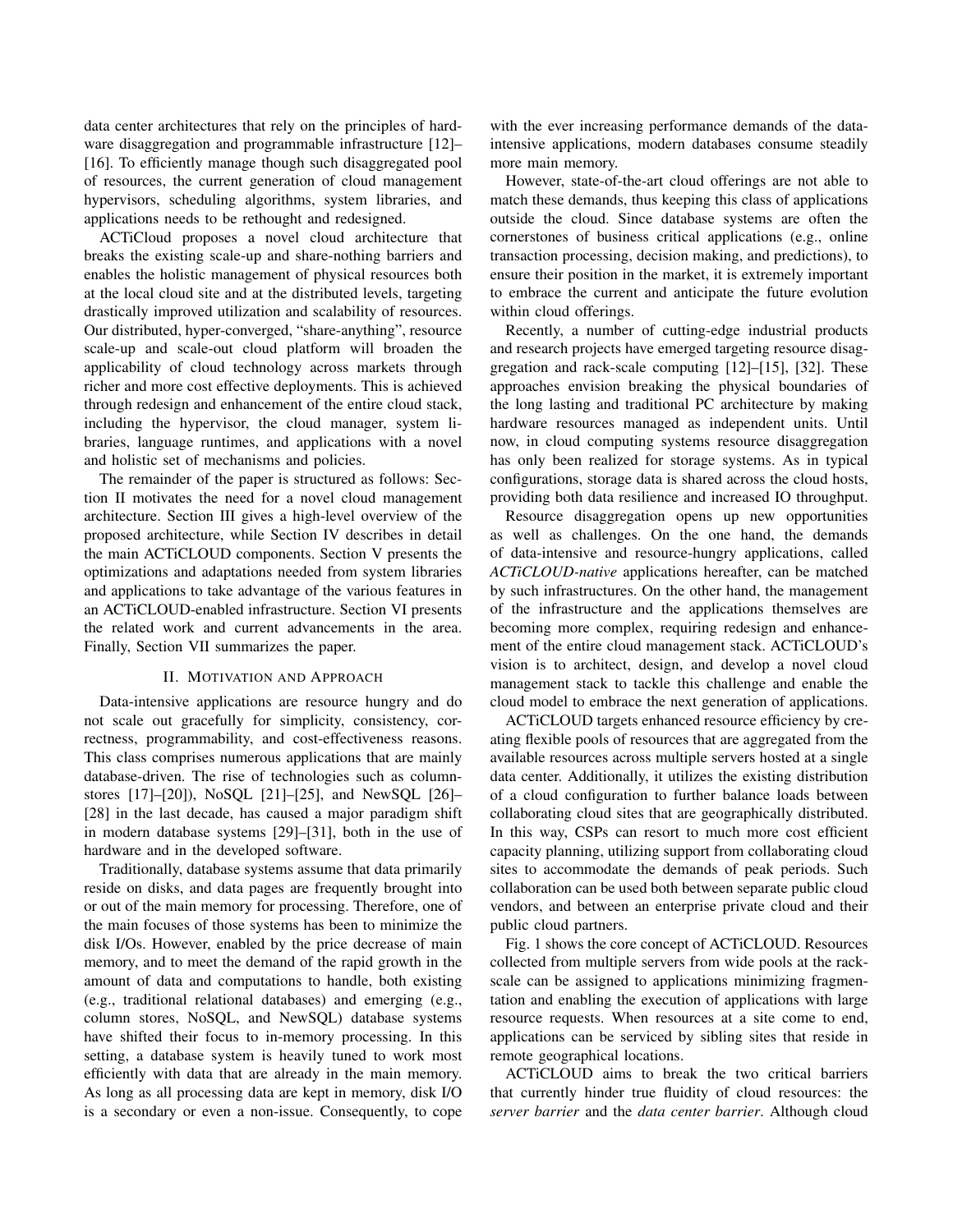

Figure 1: Core ACTiCLOUD concept.

technologies advertise their ability to provide flexibility and elasticity in resource provisioning, this is true so far only for storage resources. These resources can be shared between multiple servers within a single data center via either centralized Storage Attached Network (SAN) solutions or distributed storage platforms (such as Ceph [33] or OnApp Integrated Storage [34]), and horizontal (i.e., "scale out") scalability where additional Virtual Machines (VMs) are allocated to cover increased demands. The critical resources of processing cores and main memory remain constrained to what a physical server can provide, limiting the ability of the infrastructure to host resource-demanding applications (especially large-scale in-memory processing) and increase resource utilization. ACTiCLOUD aims to extend resource disaggregation beyond storage, to cores and main memory.

Additionally, typical cloud configurations involve sites that are geographically distributed and disjointly managed either due to operational needs or scalability restrictions. Solutions such as WL2 [35] have been proposed recently, that leverage Software Defined Networking to provide a scalable, high-performance, multi-datacenter layer-2 network architecture, thus enabling tighter cross-site interactions. ACTiCLOUD builds on top of this technological trend to provide a set of mechanisms and policies that will support application migrations between cloud sites that are geographically distributed [36]. In this way, ACTiCLOUDenabled platforms will be able to support policies enforcing geo-based load balancing, improved resource utilization and service locality (e.g., when traffic comes from various places, or if there are strict quality/latency requirements, or if there are regulatory constraints), cost optimization (e.g., when resources are cheaper in another place), and service continuity and geo-redundancy.

By utilizing the ACTiCLOUD approach, we intend to provide the necessary technological mechanisms to support resource-demanding, ACTiCLOUD-native applications in ACTiCLOUD-enabled cloud systems. To this direction, we optimize system software and managed runtime systems that are heavily utilized by ACTiCLOUD-native applications, and two cutting-edge representatives of ACTiCLOUD-native applications, i.e., a columnar in-memory analytical database (MonetDB) [18] and a graph database (Neo4j) [37], will be adapted. At the same time, an ACTiCLOUD-enabled cloud system continues to support traditional cloud applications without requiring any adaptation.

# III. THE ACTICLOUD ARCHITECTURE OVERVIEW: ENABLING RESOURCE DISAGGREGATION AND BEYOND

We conceptualize the architecture into two logical dimensions. The first dimension contains management operations that provide access to the virtualized computing infrastructure which is the *ACTiCLOUD IaaS*. The second dimension contains operations related to optimizations and adaptation of system libraries and applications in order to enable applications to run on ACTiCLOUD IaaS. Schematically, these dimensions provide a layered foundation for the architecture.

Fig. 2 depicts an abstract overview of the ACTiCLOUD architecture. At the bottom level, namely *Disaggregated Hardware resources*, we employ two cutting-edge European technologies brought in the project by Numascale [12], and Kaleao [13]. These technologies are capable of supporting resource disaggregation for typical cloud servers and microservers respectively, thus providing the mechanisms to build resource pools at the rack-level by unifying the resources of multiple servers. The *Aggregation Layer* presents a cache coherent system to the *Rackscale Hypervisor* that takes advantage of that via kernel modules, system libraries or virtualization elements.

On top of this server architecture, *Rackscale Hypervisor* extends a state-of-the-art hypervisor, provided by ONAPP's MicroVisor [38], which operates at the rack-scale to provide a unified management of resources and a single system image. On top of the rack-scale hypervisor lies the *Holistic Resource Management*, which extends the de facto opensource cloud management software OpenStack [36], [39] to provide a holistic, autonomous management of resources both locally and across distributed clouds, thus enabling both "scale-up" and migration of ACTiCLOUD-native applications. Those three layers (server, hypervisor, and cloud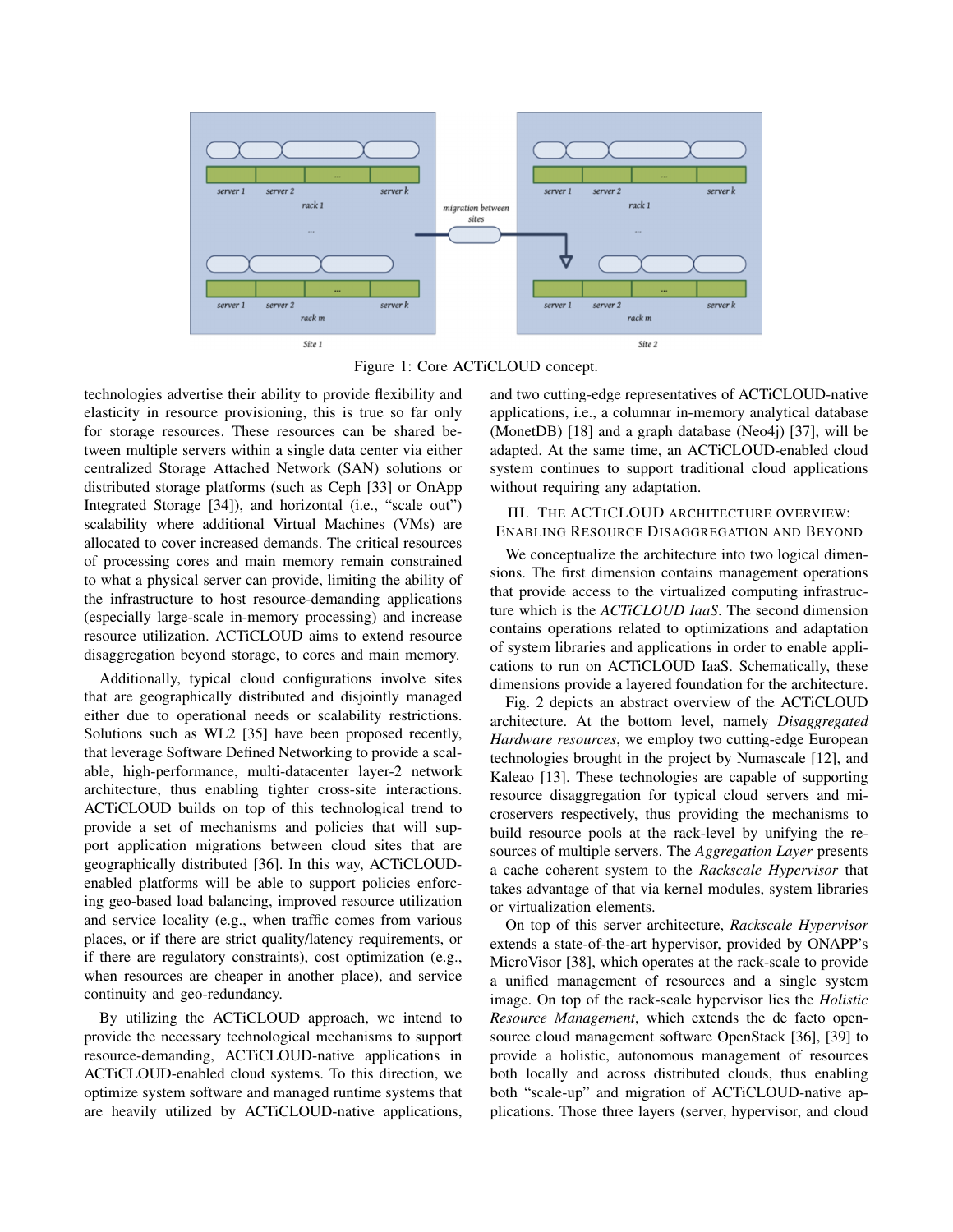

Figure 2: High Level ACTiCLOUD Architecture.

manager) provide a novel substrate for *resource-efficient distributed IaaS clouds*.

To enable ACTiCLOUD-native applications such as the next generation business-critical, resource-hungry application frameworks (e.g., DataBase-as-a-Service (DBaaS)), different adaptations and optimizations of system libraries and runtimes are required. First, at the *System Library Optimization* layer, critical system libraries that manage resources (e.g., Linux libNUMA) and the language runtime (e.g., JVM) will be optimized. Then, at a higher level, namely *ACTiCLOUD-Native Applications*, in-memory, column-store OLAP databases (e.g., MonetDB) and graph databases (e.g., Neo4j) will evolve to take advantage of the features provided by ACTiCLOUD IaaS.

#### IV. THE ACTICLOUD IAAS MAIN BUILDING BLOCKS

This section presents the different building blocks that make up the underlying ACTiCLOUD IaaS to address the challenges and opportunities and realize the concepts presented in the earlier sections.

Fig. 3 shows the different ACTiCLOUD components and their interactions. The disaggregated hardware resources and aggregation layer expose themselves and provide monitoring features to the rackscale hypervisor. The rackscale hypervisor provides transparent, isolated, and abstract view of the hardware resources for each running application. It allows VMs to effectively share resources at the racklevel, effectively eliminating the physical server boundaries. On top of the rackscale hypervisor, the holistic resource manager dynamically and efficiently schedules resources for the incoming as well as running applications according to their requirements. The details of each building block are presented in the next sections.

# *A. Disaggregated Hardware Resources and Aggregation Layer*

The ACTiCLOUD architecture will be implemented on top of two novel European server technologies, i.e., Numascale and Kaleao, that support resource disaggregation. However, the proposed architecture, the concepts, and the majority of the software modules (apart from those that are specific and optimized for the embraced technologies) will be compatible to alternative solutions for resource disaggregation.

In the Aggregation Layer the Numascale platforms link together commodity servers to form a single unified system, in which all processors can coherently access and share all memory and I/O, breaking through the scale-up limitations within existing data centers. The combined system runs a single instance of a standard operating system such as Linux. At the heart of the Numascale platforms is NumaConnect, implemented with the NumaChip [12] - a single chip that combines the cache coherent shared memory control logic with an on-chip high-performance network switch. The system size can be scaled up to 4K nodes, where each node can contain multiple processors. Effective memory size is limited only by the 48-bit physical address range provided by state-of-the-art processor technologies resulting in a recordbreaking total system main memory of 256TiB.

The Kaleao KMAX platform [13] is a new-generation server system architecture based on the principles of true convergence with the hardware design creating a "shareanything" resource scale-out platform. Its scalable architecture is constructed from compute units, each defined by their processing, memory, and IO-bandwidth capabilities. A node is then created from multiple compute units with local access to the global and distributed pools of IO resources, part of which are instantiated locally and thus creating the physical node circuits. Each node then defines network, and storage compute units which dynamically create and assign IO device resources to each virtual machine instantiated through a technique known as physicalization. Four nodes are then grouped into a blade and up to 12 blades can be installed in a single 3U chassis.The KMAX platform today utilizes its "share-anything" capabilities across storage and networking, with the ability to expose other resources, such a memory, into the global pools expected within the roadmap of Kaleao products. A single 42U rack of such a system could therefore scale to provide applications access to over 20,000 cores with access up to a 350 TB pool of paged memory, 14 Tb/s of network access bandwidth and 6 PB of flash storage.

### *B. Rackscale Hypervisor*

The rack-scale hypervisor implements a thin virtualization layer for the unified pool of resources that are aggregated from all the physical servers in the rack and provides virtual machines that are dynamically adapted to any application resource requirement. The hypervisor layer enables an efficient multi-tenant environment, increasing resource utilization and allows smart resource management in a power-efficient manner. To this direction, the hypervisor implementation needs to: a) scale efficiently at rack-level, transcending resource limits (e.g., core counts or memory sizes) that state-of-theart hypervisors currently support, b) incorporate awareness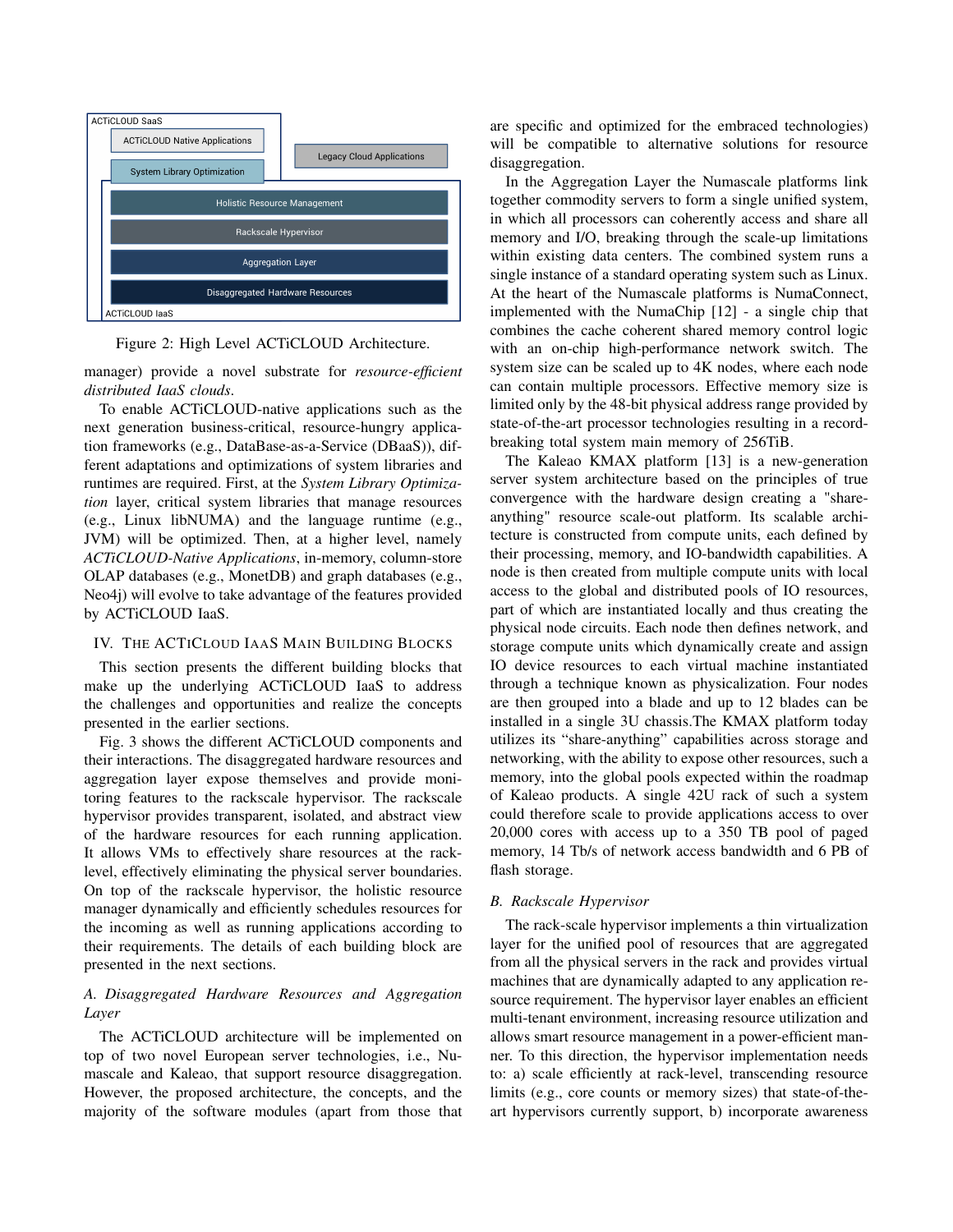

Figure 3: ACTiCLOUD IaaS Building Blocks.

of resource locality and network topology, and c) extend the reliability mechanisms at the rack scale to cope with failures and errors across all components at the rack-level.

Hyper-convergence is the software-defined approach to resource management that allows storage, compute and networking resources to be dynamically allocated, resized and relocated through software virtualization into multiple application-specific elastic units. Embracing hyperconvergence, the ACTiCLOUD hypervisor layer is rearchitected to allow distributed storage resources to be used by any CPU core in the rack with low overhead, while it allows for fine-grain control of each set of CPU and memory resources used, depending on their capacity, access characteristics and network topology.

For rack-scale systems to work efficiently, they need to be equipped with high bandwidth, low-latency, reliable network links between the servers. Various emerging interconnects [40], [41] aim at improving communication performance at the rack level, such as optical interconnects. The ACTiCLOUD platform is agnostic to the interconnect used and the rack-scale hypervisor can operate on future optical interconnects, determining the best links to use at any time.

*Networking*, *storage*, *memory*, and *CPU cores* in the whole rack are managed centrally from a distributed management and control layer that uses hypervisor-level mechanisms to present a rack-level system view and implement rack-wide management policies for resources and applications. The hardware resources located in the servers of the rack will be tied together in a pool and used for the deployment of VMs based on their resource needs, regardless of whether the resources are physically located on a single server or not. The hypervisor enables upper layer awareness of the location and connection characteristics (latency, bandwidth) between pairs of resources via efficient *monitoring* APIs. This knowledge combined with the detection of the workloads' characteristics, allows the holistic resource manager to provide optimal workload placement.

Finally, when working at the rack-level to provide a single system view there is an increased chance of a partial system failure. The ACTiCLOUD platform must be able to detect and gracefully recover from component failures, either at a hardware or software level, according to failure semantics and redundancy levels. Given the large number of interconnected components, failures should be expected and the platform will need to incorporate appropriate recovery mechanisms. Automatic failure detection is the responsibility of the hyper-converged hypervisor layer. However, correcting failures may require manual hardware replacement or operator action to restart software components, without compromising the existing workloads.

# *C. Holistic Cloud Resource Management*

Management of resources in cloud environments has attracted significant industrial and academic attention. Large industrial players in cloud resource provisioning, such as Amazon, Microsoft, Google, and VMware, typically rely on in-house, commercial software solutions to manage their own clouds. The main free, open-source competitor to the above proprietary solutions is OpenStack, which has managed to become the choice of solution in numerous cloud installations worldwide, including both private and public clouds at various scales. OpenStack promotes open standards within the industry and is supported by a wide network of industrial and academic partners. ACTiCLOUD aims to design and implement an hierarchy of resource schedulers that will operate dynamically at the rack, site, and cross-site levels by extending existing hypervisor policies collaborating with the hypervisor layer and OpenStack, in order to maximize our impact and promote cloud interoperability and openness.

Current state-of-the-art research on cloud resource allocation focuses on the server and site levels to optimize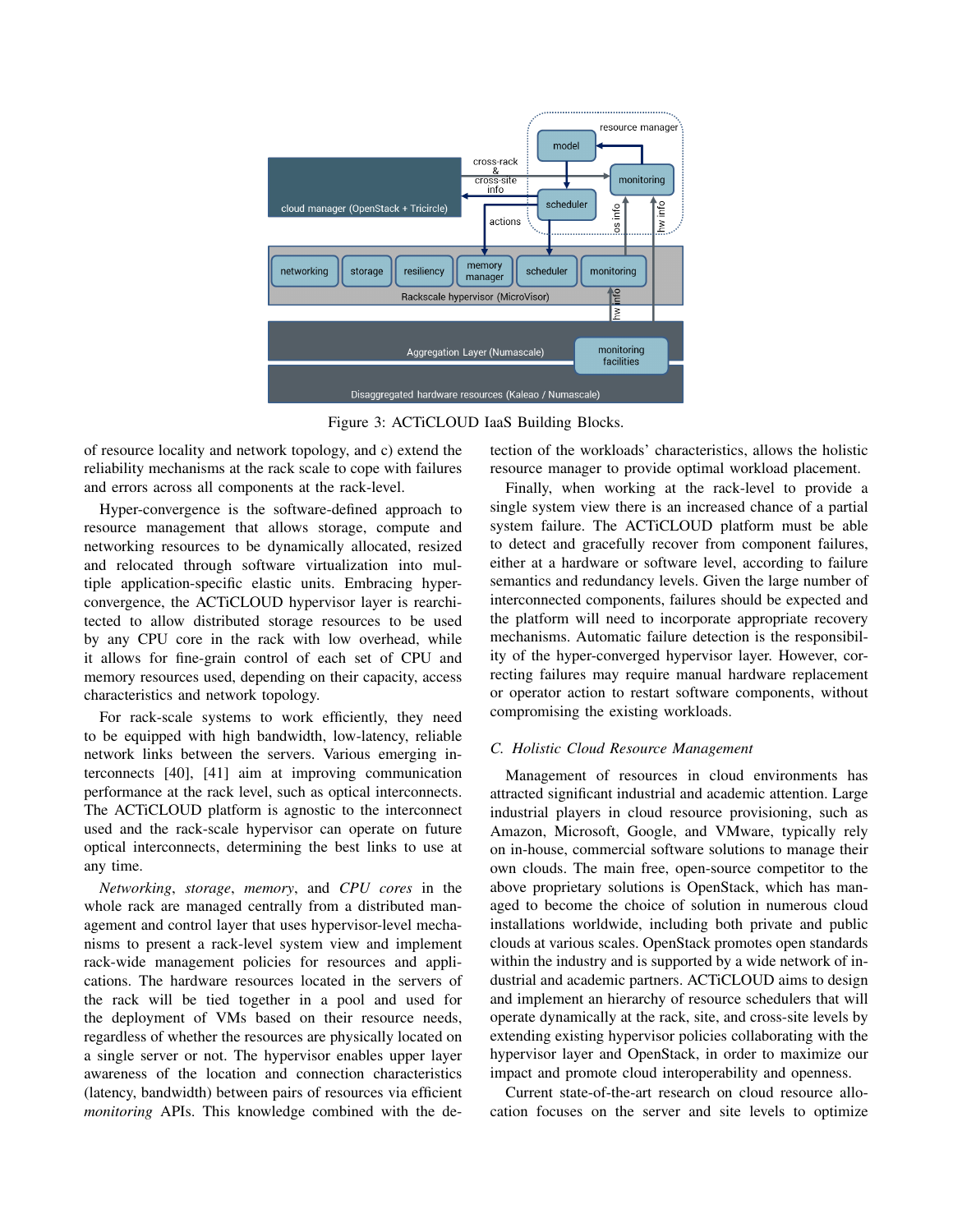workload consolidation, i.e., the placement of multiple virtualized workloads in the same physical host, a key concept of cloud computing. Despite the significant benefits, workload consolidation increases the risk of performance anomalies compared to executions in an isolated environment, especially for latency-critical workloads [1]. Performance degradation mainly occurs due to interference of VMs in the same physical host [42]. Although isolated in its own virtual hardware sandbox, each VM competes with its neighbors for access to hardware components that cannot be exclusively provisioned by the host operating system. The colocation of applications on multi-tenant systems can present a challenge whereby one or more applications suffer from significant performance degradations. To make things even worse, resource contention may arise unexpectedly at any time between co-located VMs, severely affecting the offered QoS.

Several recent research works [1], [5], [8], [42]–[45] propose scheduling schemes that attempt to optimize workload coexistence, while avoiding application interference based on profiling of the considered applications and their interactions. However, these approaches have not been incorporated in cloud resource managers that either are conservatively avoiding co-locations of latency critical workloads [1], need to rely on user information that has doubtful preciseness [5] or does not even exist, or employ simplistic approaches based on decisions that are taken randomly, in a round-robin fashion, or taking into account only CPU utilization [8].

Resource allocation in OpenStack is static and straightforward. The nova-compute module interacts with the novascheduler service to determine how to dispatch compute requests. For example, the nova-scheduler service determines on which physical machine (host) a VM should launch, and once launched, the VM executes on that machine until the system administrator decides to migrate it manually. The filter scheduler is the default scheduler for scheduling virtual machine instances. It supports filtering and weighting to make informed decisions on where a new instance should be created. When the filter scheduler receives a request for a resource, it first applies filters to determine which hosts are eligible for consideration when dispatching a resource. OpenStack includes several filters that consider the proper matching of requested resources with available ones.

ACTiCLOUD builds on top of the virtualized pools of resources at the rack-level, and implements an hierarchy of *scheduling* modules at the rack, site and cross-site levels. The goal of ACTiCLOUD is to a) better utilize the available resources in the local ACTiCLOUD-enabled site, b) distribute load among the distributed cloud according to the specified policies (e.g. load balance, resilience, and energy efficiency), and c) enable dynamic decision making and actions. The hierarchical scheduling module collaborates with the hypervisor and OpenStack.

Within the rack level, the scheduler considers more elab-

orate allocation schemes for workload consolidation that minimize application interference. The scheduler takes rackscale decisions on application consolidation using finegrained information collected from all critical rack-level components (CPUs, memory modules, interconnection network etc.) and application resource footprints via lightweight *monitoring* tools. At the site-level, current scheduling policies are extended to increase the scheduling awareness of the underlying, rack-scale server platforms. On top of that, it implements *workload characterization & modelling* techniques to model the relationship between the data center's resources and applications in order to decide upon more efficient application collocations that avoid interference and act accordingly by workload redistributions, in order to better meet the objectives of the high-level scheduling policies enforced.

To realize distributed cross-site resource management, ACTiCLOUD extends the capabilities of current VM migration mechanisms with: a) prediction techniques, based on applications' memory access patterns and network usage that will enable a more accurate estimation of migrations duration as well as the amount of network traffic required, b) migration scheduling algorithms that take advantage of the improved estimations about migration times and sizes not only to decide on the migration order, but also to better choose the target VMs to migrate as well as the preferred migration mechanisms (pre-copy, post-copy, migration data compression, memory pages prioritization, etc.).

# V. ENABLING ACTICLOUD-NATIVE APPLICATIONS: DBAAS

This section discusses optimizations and modifications required in both system libraries and applications to allow the exploitation of the ACTiCLOUD architecture's features. Fig. 4 shows the expected optimization and modifications in the system libraries and applications. We focus on the changes expected in the Linux OS kernel and the Java Virtual Machine (JVM) for the reasons stated below. We also use two representative in-memory databases to enable DBaaS and use the features exposed in an ACTiCLOUD-enabled system.

#### *A. Optimizing system software and language managed runtimes*

To better facilitate large databases in cloud ecosystems, ACTiCLOUD needs to optimize substrate software libraries and runtime systems that also significantly affect the management of resources of the databases in the upper layers. Regarding software libraries, we need to focus on the way resources (especially memory) are managed by the guest operating system, provide optimized extensions of the lib-NUMA library to make efficient use of the extended NUMA capabilities of ACTiCLOUD systems, and also adapt kernel scheduling and OS services within Linux. Moreover, as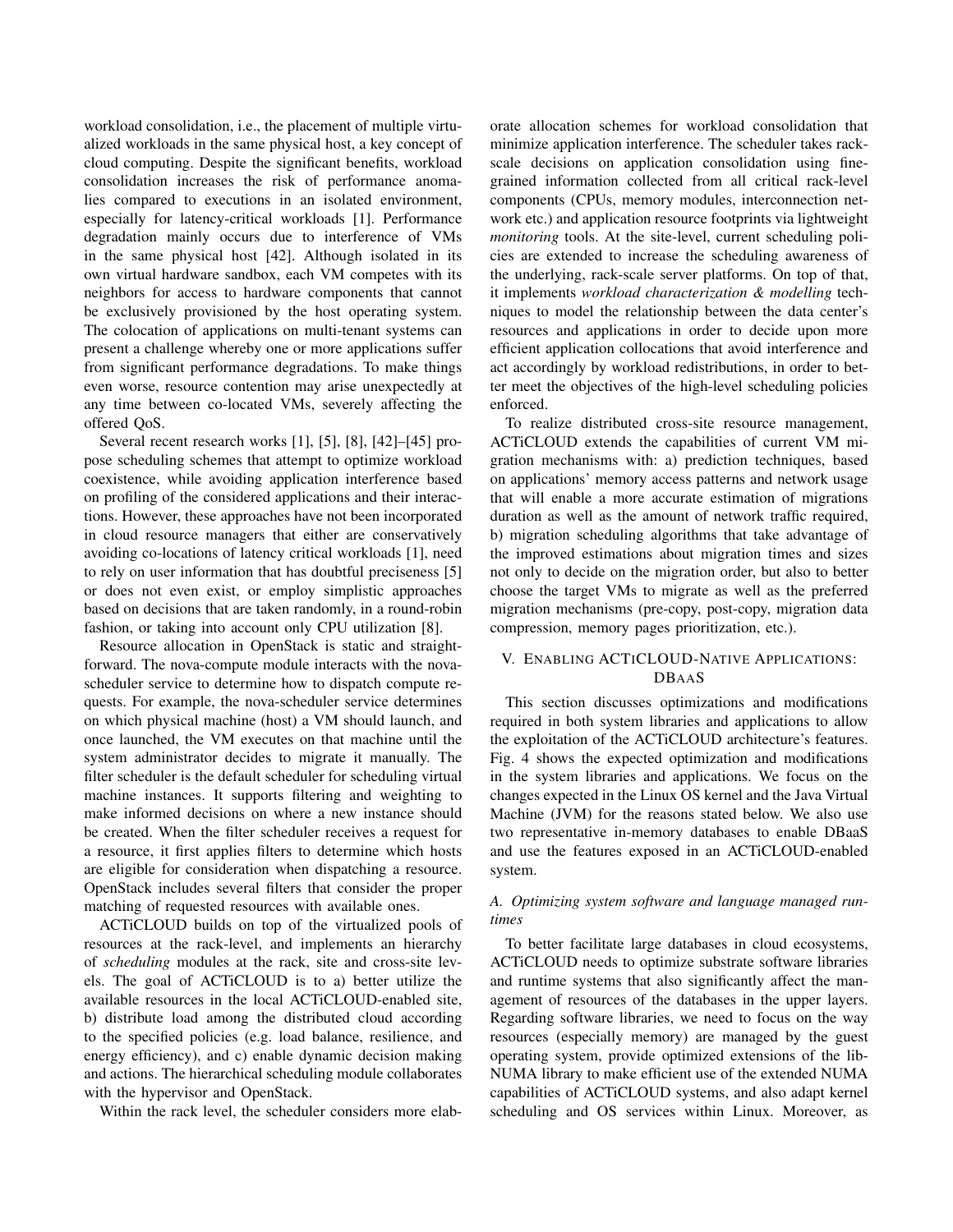

Figure 4: Enabling ACTiCLOUD-native applications: DBaaS.

ACTiCLOUD works on a deep stack of resource managers (hypervisor, cloud management, guest operating system, language runtimes and database frameworks), we need to vertically homogenize their operations, resolve inefficiencies and incompatibilities so as to ensure smooth optimization across the stack.

Regarding managed runtime languages, these are highly dependent on virtualization technologies that have seen an impressive growth since mid-1990s. The emergence of Big Data has even further increased the importance of virtualization. In particular, application virtualization, such as in the JVM or Microsoft's .NET CLR (Common Language Runtime), has been especially powerful. The vast majority of big data processing frameworks, such as Hadoop [46], Spark [47], Flink [48], Neo4j [37], Storm [49], Samza [50], and many others, rely on JVMs. Some of them (e.g. Samza) support only JVM-based languages (e.g., Java or Scala), while other frameworks (e.g., Spark) provide also support for languages such as Python.

The increase in compute processing power and memory size has lead to applications operating over increasingly larger data sets, resulting in high memory requirements. This stresses the memory system and consequently, in the context of managed runtime languages, affects the memory management system offered by the runtime. Garbage collection, the process of automatic memory management inside a JVM, is employed by numerous distributed applications in cloud data centers. Google (AppEngine), Microsoft (Azure), Twitter, and Facebook totally or partially base their software on them.

Garbage collection enables a VM to exploit high-level features of programming languages (e.g. Java, Python) while increasing productivity and guaranteeing safety. However, it suffers from many inefficiencies on cloud-based architectures. A major problem of such systems is that they execute a high number of independent JVMs in order to scale to the large number of nodes that are used. These JVMs behave independently of each other, which can have severe performance consequences. For example, it has been identified that the lack of coordination between JVMs regarding when to perform garbage collection results in significant performance slowdowns [51] in Apache Spark and Cassandra – often, a pause in one JVM to perform garbage collection propagates to the rest due to synchronization requirements, stalling the whole system. Finally, in latency-critical applications (e.g., web servers or databases), these idle intervals can cause requests to take unacceptably long times; and thus make a node's data unavailable.

The major challenge faced by existing JVMs is that they must evolve to meet the needs of cloud computing. ACTi-CLOUD will extend and optimize state-of-the-art JVMs to harness the benefits of the ACTiCLOUD architecture. To this direction we will change and optimize JVMs in the following manner: a) JVMs will be able to utilize the extended amount of resources (both computational and memory) to ensure peak performance by mitigating the long garbage collection pauses, b) the garbage collector will be able to manage memory that is not physically located in the underlying hardware but in a remote location, c) JVMs will exploit the unified architecture proposed by the ACTiCLOUD project to improve node communication and synchronization, and d) the aforementioned functionalities will be transparent to the application code.

# *B. Designing ACTiCLOUD-Native Application: DBaaS*

Data warehouse and OLAP applications, such as Business Intelligence and data analytics, form a major class of critical applications hosted by cloud systems. Those applications assist enterprises to gain insights from various business data at maximal efficiency while for a minimal cost. The rapid growth of the various types and size of business data and the importance of assisting business critical decisions timely have imposed unprecedented demands on the data warehouse applications. Since the last decade, column-based Database Management Systems (DBMSs) that are highly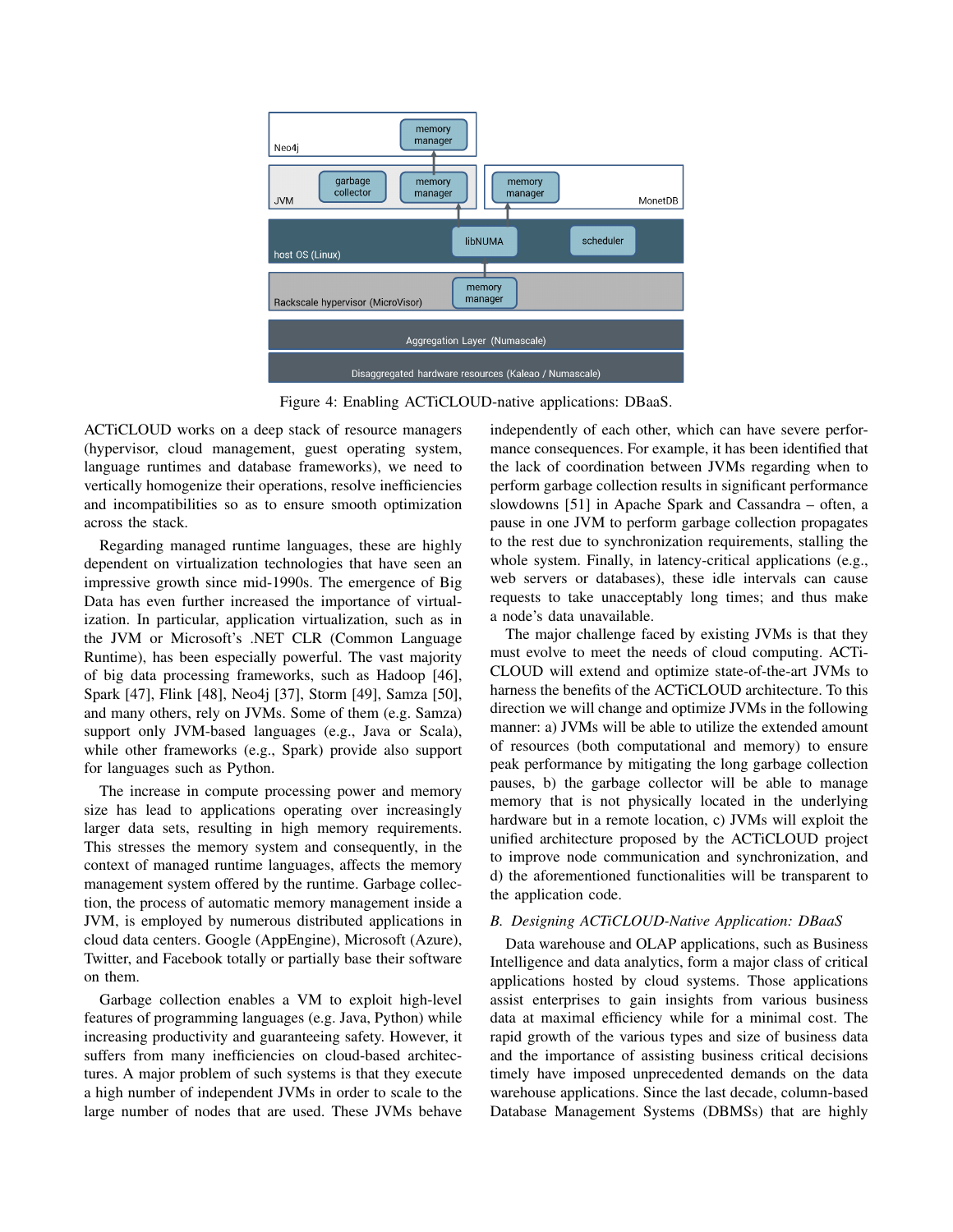optimized for in-memory query processing have been generally acknowledged as one of the best underlying technology to support high-performance data warehouse and OLAP applications.

MonetDB is an open-source, columnar, SQL:2003 compliant DBMS with full-fledged support for ACID (Atomicity, Consistency, Isolation, Durability) properties of transactions. With its in-memory optimized technology, MonetDB focuses on data-intensive data warehouse analytics, which typically require scale-up to 100s GiBs of memory and tens to hundreds of processing cores.

ACTiCLOUD enables MonetDB to advance from a static DBMS to a dynamic elastic cloud DBMS, a major step forward in its evolution in the cloud computing era. First of all, MonetDB will strengthen its scalability both vertically (i.e. scale-up) and horizontally (i.e. scale-out). First, new features will be added into MonetDB to thoroughly exploit the massive computation power and memory volume a single ACTiCLOUD-enabled rack-scale system can provide to transparently scale up applications requiring complex data analytics. Second, MonetDB will collaborate with the hypervisor and the resource manager of ACTiCLOUD to quickly react to workload changes by dynamically increasing or decreasing resource allocations. Finally, MonetDB will improve its resilience by capitalizing on the geographical distribution of the underlying cloud platform. We will extend the naive replication scheme of MonetDB to place database replicas at strategic locations for better fault-tolerance, performance and availability.

Graph databases are the fastest growing category of data storage and query technology today. With easy modeling and powerful query capabilities, graphs are becoming a common tool for exploitation of big data and are also being increasingly used as primary operational databases. Graph data structures can be used to effectively store context-rich data sets while preserving their complexity. Consequently, applications that make use of graph databases to mine realtime insights from their data are able to pose questions not previously possible, partially due to the high dimensionality of the data itself (the context-preserving characteristic of graphs) and partially due to the unique ability of graph databases to deeply query these graphs. Due to their graphoptimized storage and query engines, graph databases are able to not only mine complex patterns from graphical data with lower latency than traditional and competing technologies, but to do so with a fraction of the resources.

Neo4j is the world's first and leading graph database. Neo4j is optimized for high-performance graph traversals and safety and its users can query many millions of edges and vertices per second in a graph, while enjoying the safety of ACID transactions when writing data into the graph.

Neo4j is optimized for in-memory operation; its cache subsystem is optimized for graph storage and retrieval under highly concurrent load. In the absence of sufficient memory Neo4j will fall back to using slower levels of tiered storage (disk), permitting its performance to gracefully degrade. That said, the performance cost of using persistent storage is significant, users are advised to provide Neo4j with adequate memory to cache their entire data set whenever possible. Today's cloud providers, however, do not offer machine instances with very large (TiB) RAM at cost-competitive rates.

To take advantage of ACTiCLOUD-enabled systems, Neo4j needs to evolve its internal architecture to be aware of resource access costs. In doing so, the query planner should, in general, be able to optimize for the cheapest routes through the graph based both on the graph structure (as per today) and the cost of accessing pages or subgraphs (by the end of the project). At single-rack scale, the ACTiCLOUDenabled system enables large graph analyses that exceed the capacity of a single machine to take place. Specifically, using the ACTiCLOUD stack to provide scale-up capabilities, Neo4j will be equipped to process graphs that far outstrip main memory constraints and bring many cores into the analysis. This obviates the costly need to export graphs to third-party system (e.g. Hadoop, Spark) for iterative analysis and instead enables the database to perform that work. At multi-rack scale, Neo4j will be optimized to adapt to load by requisitioning hardware resources dynamically from the underlying cloud management platform.

#### VI. RELATED WORK

In recent years, several efforts have been undertaken to improve the control and management resources in cloud environments by focusing on different but complimentary issues. DOLFIN [52] and RESERVOIR [53] projects base their approaches on VM migrations to attain energy efficiency, while PANACEA [54] and ORBIT [55] projects aim at fault tolerance. Projects such as CACTOS [56] and HARNESS [57] support application-specific resource provisioning mechanisms for heterogeneous cloud infrastructures. RAPID [58] also focuses on resource management but its solution is specific for an heterogeneous edge computing cloud architecture that involves mobile devices, edge servers and cloud servers. ACTiCLOUD goes beyond the stateof-the-art by working on an holistic resource management scheme that embraces hierarchically three critical levels: the rack, local site, and cross-site levels.

MIKELANGELO [59] and IOSTACK [60] propose new software architectures for cloud systems. MIKELAN-GELO's focus is on the software stack on a single cloud server with a focus on I/O and enabling HPC, without considering resource disaggregation. IOSTACK on the other hand embraces the concept of storage disaggregation and supports computation disaggregation for Map-Reduce style Big Data applications. Beyond these technologies, ACTi-CLOUD supports full computation and memory disaggregation applied to the entire ecosystem of data-intensive and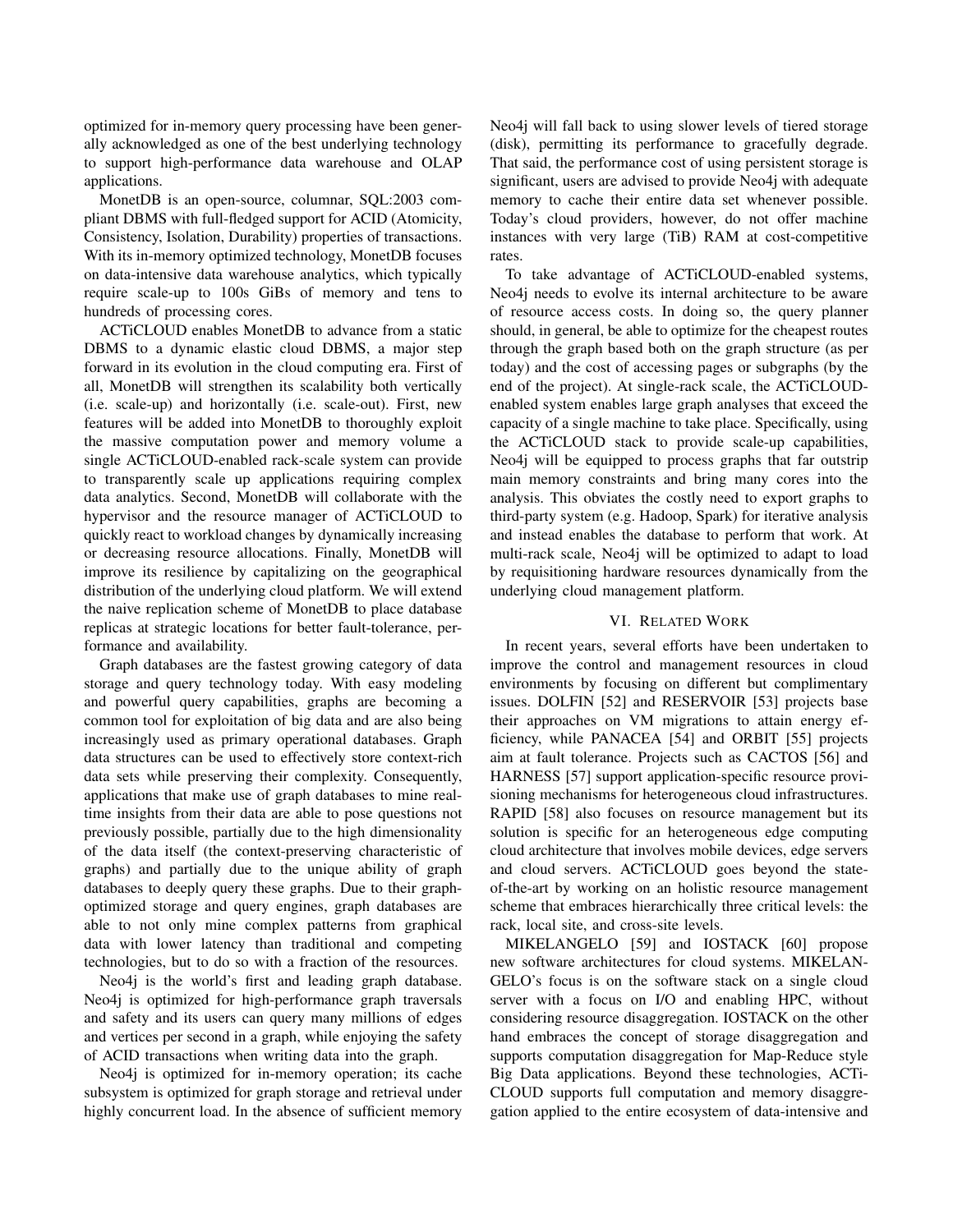resource-hungry applications (e.g., relational, graph, Map-Reduce style).

A number of projects focus on cloud applications with a special objective to improve their management of resources in terms of elasticity and scalability. This family includes CLOUDSCALE [61], CONPAAS [62], SEACLOUDS [63], CELAR [64], and INPUT [65]. These projects support application-specific resource provisioning and optimization mechanisms incorporated within specific application's software layers and programming environments. ACTiCLOUD is agnostic to programming frameworks and to that extent our approach is orthogonal to the aforementioned projects.

All state-of-the-art research studies address different aspects of the issues that cloud environments face by looking at different levels of the cloud stack. In contrast, ACTiCLOUD goes beyond by rethinking and redesigning the entire cloud stack architecture, i.e. the hypervisor, the cloud manager, system libraries, language runtimes, and applications, to support the next generation cloud applications.

#### VII. SUMMARY

ACTiCLOUD proposes a novel cloud architecture that breaks the existing scale-up and share-nothing barriers. It enhances resource efficiency by creating flexible pools of resources that are aggregated from the available resources across multiple servers hosted at a single data center, while also taking advantage of the existing distribution of a cloud configuration to further balance loads between collaborating cloud sites that are geographically distributed. Finally, ACTiCLOUD provides all the necessary technological mechanisms to support resource-demanding applications in ACTiCLOUD-enabled cloud systems, with a particular focus on in-memory database systems.

#### ACKNOWLEDGEMENT

This research has received funding from the European Union's Horizon 2020 research and innovation programme under Grant Agreement no. 732366 (ACTiCLOUD).

#### **REFERENCES**

- [1] D. Lo, L. Cheng, R. Govindaraju, P. Ranganathan, and C. Kozyrakis, "Heracles: Improving resource efficiency at scale," in *Proceedings of the 42nd Annual International Symposium on Computer Architecture*, ser. ISCA '15, 2015, pp. 450–462. [Online]. Available: http://doi.acm.org/10.1145/2749469.2749475
- [2] L. A. Barroso and U. Hoelzle, *The Datacenter As a Computer: An Introduction to the Design of Warehouse-Scale Machines*, 1st ed. Morgan and Claypool Publishers, 2009.
- [3] M. Carvalho, W. Cirne, F. V. Brasileiro, and J. Wilkes, "Long-term slos for reclaimed cloud computing resources," in *Proceedings of the ACM Symposium on Cloud Computing, 2014*, 2014, pp. 20:1–20:13. [Online]. Available: http://doi.acm.org/10.1145/2670979.2670999
- [4] J. M. Kaplan, W. Forrest, and N. Kindle, "Revolutionizing Data Center Energy Efficiency," McKinsey & Company, Tech. Rep., 2008.
- [5] C. Delimitrou and C. Kozyrakis, "Quasar: Resourceefficient and qos-aware cluster management," in *Proceedings of the 19th International Conference on Architectural Support for Programming Languages and Operating Systems*, 2014, pp. 127–144. [Online]. Available: http://doi.acm.org/10.1145/2541940.2541941
- [6] C. Reiss, A. Tumanov, G. R. Ganger, R. H. Katz, and M. A. Kozuch, "Heterogeneity and dynamicity of clouds at scale: Google trace analysis," in *Proceedings of the Third ACM Symposium on Cloud Computing*, ser. SoCC '12, 2012, pp. 7:1–7:13. [Online]. Available: http://doi.acm.org/10.1145/2391229.2391236
- [7] A. Vasan, A. Sivasubramaniam, V. Shimpi, T. Sivabalan, and R. Subbiah, "Worth their watts? - an empirical study of datacenter servers," in *16th International Conference on High-Performance Computer Architecture (HPCA-16 2010), 9-14 January 2010, Bangalore, India*, 2010, pp. 1–10. [Online]. Available: http://dx.doi.org/10.1109/HPCA.2010.5463056
- [8] E. Angelou, K. Kaffes, A. Asiki, G. I. Goumas, and N. Koziris, "Improving virtual host efficiency through resource and interference aware scheduling," *CoRR*, vol. abs/1601.07400, 2016. [Online]. Available: http://arxiv.org/abs/1601.07400
- [9] E. B. Lakew, C. Klein, F. Hernandez-rodriguez, and E. Elmroth, "Performance-Based Service Differentiation in Clouds," in *15th IEEE/ACM International, Symposium on Cluster Computing and the Grid (CCGrid '15)*, 2015, pp. 505–514.
- [10] E. Lakew, A. Papadopoulos, M. Maggio, C. Klein, and E. Elmroth, "KPI-agnostic Control for Fine-Grained Vertical Elasticity," in *Proceedings of The 17th IEEE/ACM International Symposium on Cluster, Cloud and Grid Computing (CCGrid 2017)*.
- [11] D. J. Abadi, "Data management in the cloud: Limitations and opportunities," *IEEE Data Eng. Bull.*, vol. 32, no. 1, pp. 3–12, 2009.
- [12] "Numascale numaconnet." forbes, Accessed: 2017-01-22. [Online]. Available: https://www.numascale.com/numa\_pdfs/numaconnectwhite-paper.pdf
- [13] "Innovative server platform architecture." kaleao. [Online]. Available: http://www.kaleao.com/
- [14] "Intel rack scale architecture." intel. [Online]. Available: http://www.intel.com/content/www/us/en/architectureand-technology/intel-rack-scale-architecture.htmll
- [15] "Hp moonshot." hP. [Online]. Available: https://www.hpe.com/us/en/servers/moonshot.html
- [16] "Software-defined infrastructure: the first step toward hyperscale." ericsson, Accessed: 2017-01-29. [Online]. Available: http://www.ericsson.com/res/docs/whitepapers/wphyperscale-cloud.pdf
- [17] S. Idreos, F. Groffen, N. Nes, S. Manegold, K. S. Mullender, and M. L. Kersten, "Monetdb: Two decades of research in column-oriented database architectures," *IEEE Data Eng. Bull.*, vol. 35, no. 1, pp. 40–45, 2012.
- [18] P. Boncz, M. Zukowski, and N. Nes, "Monetdb/x100: Hyperpipelining query execution," in *CIDR*, vol. 5, 2005, pp. 225– 237.
- [19] M. Stonebraker, D. J. Abadi, A. Batkin, X. Chen, M. Cherniack, M. Ferreira, E. Lau, A. Lin, S. Madden, E. O'Neil, P. O'Neil, A. Rasin, N. Tran, and S. Zdonik, "C-store: A column-oriented dbms," in *Proceedings of the 31st International Conference on Very Large Data Bases*, ser. VLDB '05, 2005, pp. 553–564. [Online]. Available: http://dl.acm.org/citation.cfm?id=1083592.1083658